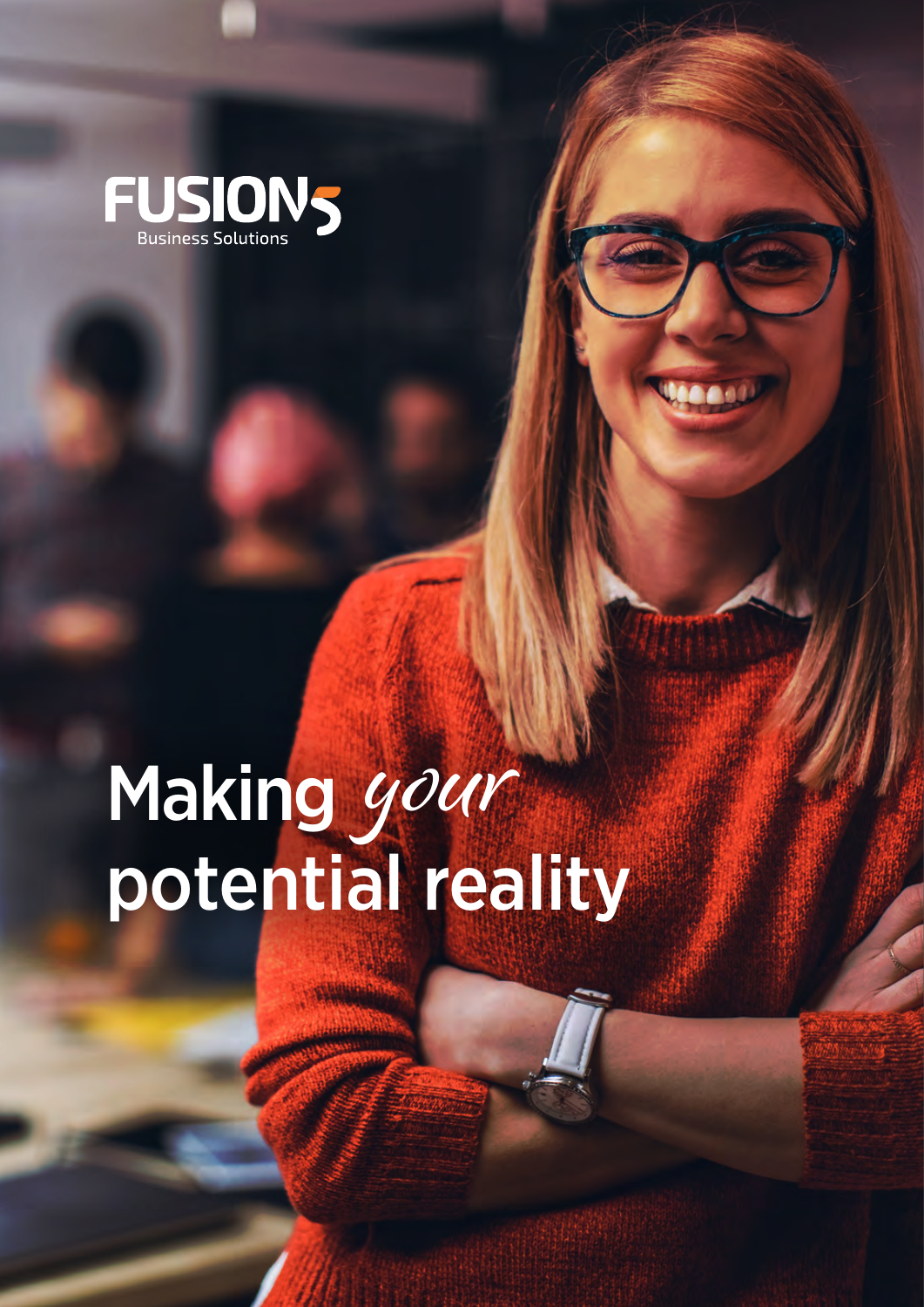

# **Our** promise **to you**

Fusion5 understands it's essential to provide a workplace where our people are engaged, challenged, successful and happy, and we've created just that! Along with an extensive range of benefits and core values to be proud of, we'll ensure you have every opportunity to make your potential, reality.



### **Individual Performance and Development Plans**

- $\odot$  Coaching Programme
- $\odot$  Senior Leadership Programme
- (>) Junior Leadership Programme
- **(b)** Internal Certification **Programmes**
- $\odot$  Internal Training Opportunities
- $\odot$  External Leadership **Training**



#### **Professional self-care**

- $\odot$  Flexible Working Arrangements
- $\Omega$  Wellbeing Webinars
- $(5)$  Free access to Employee Assistance Programme
- $\Diamond$  Birthday Leave
- $\odot$  Free annual flu vaccinations
- $\odot$  Gym Access (office dependent)
- $\odot$  Corporate health insurance discounts (NZ)
- ն Novated Leases (AU)



# **Diversity and inclusion**

#### Support and awareness of causes such as:

- ն R U OK day
- $\odot$  Mental Health Awareness Week
- $\odot$  Māori Language Week
- $\odot$  Cultural Celebrations
- $\odot$  International Food Days



#### **Social connection and recognition**

- $\odot$  Regular staff and office celebrations / events
- $\odot$  Annual Kick Off Event
- **S** Annual Awards Ceremony
- $\odot$  Profit Sharing Scheme
- Service Milestone Celebrations
- $\odot$  Social Sports Teams



#### **Environment and community**

- ն Environmentally Responsible Practices
- ն Dedicated office 'Green Teams'
- ն 'Green' Volunteer Days
- $\odot$  Emissions Monitoring
- $\odot$  Annual Charity Donations